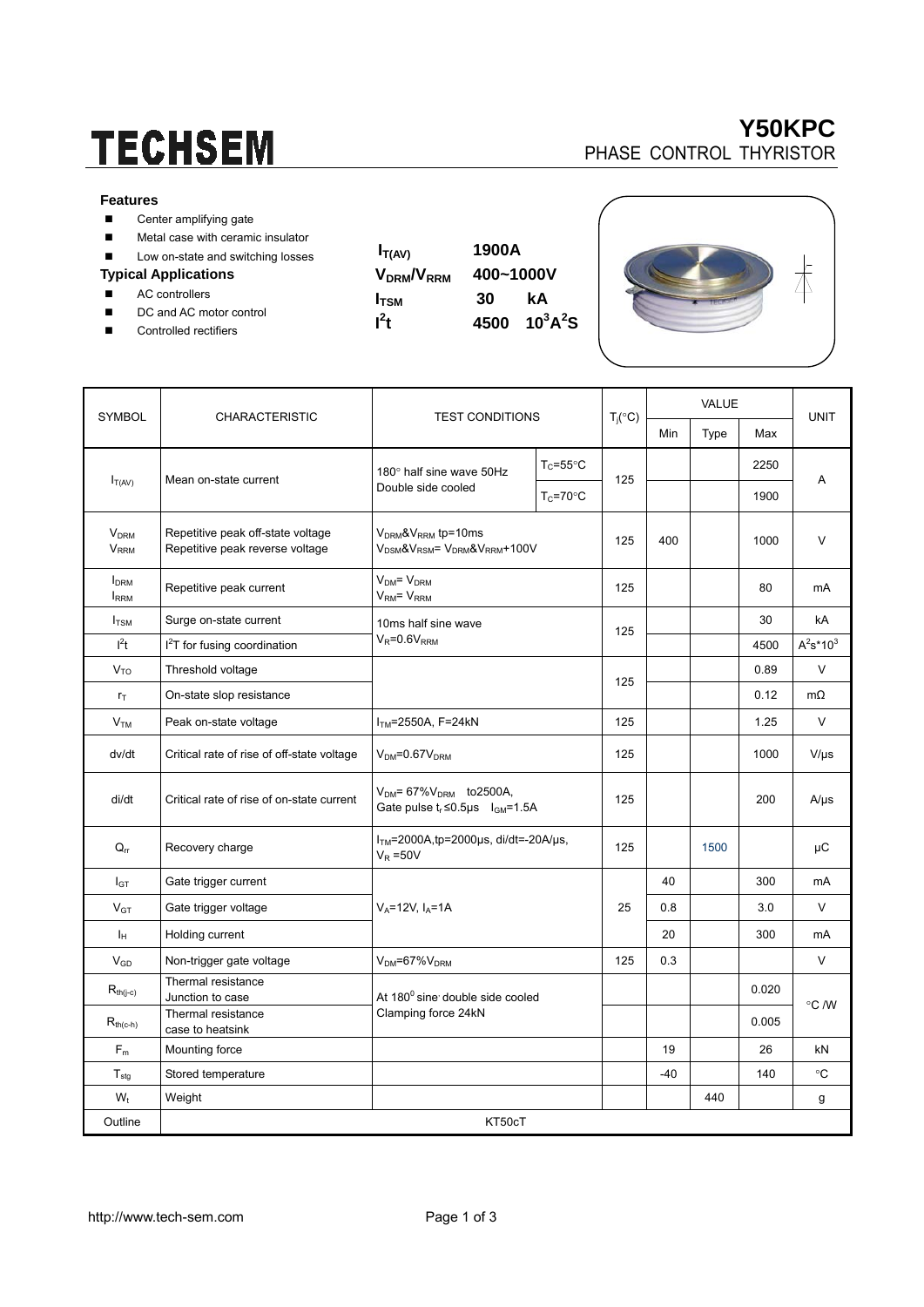### **TECHSEM**

Y50KPC







Fig.3 Fig.4



Fig.5 Fig.6